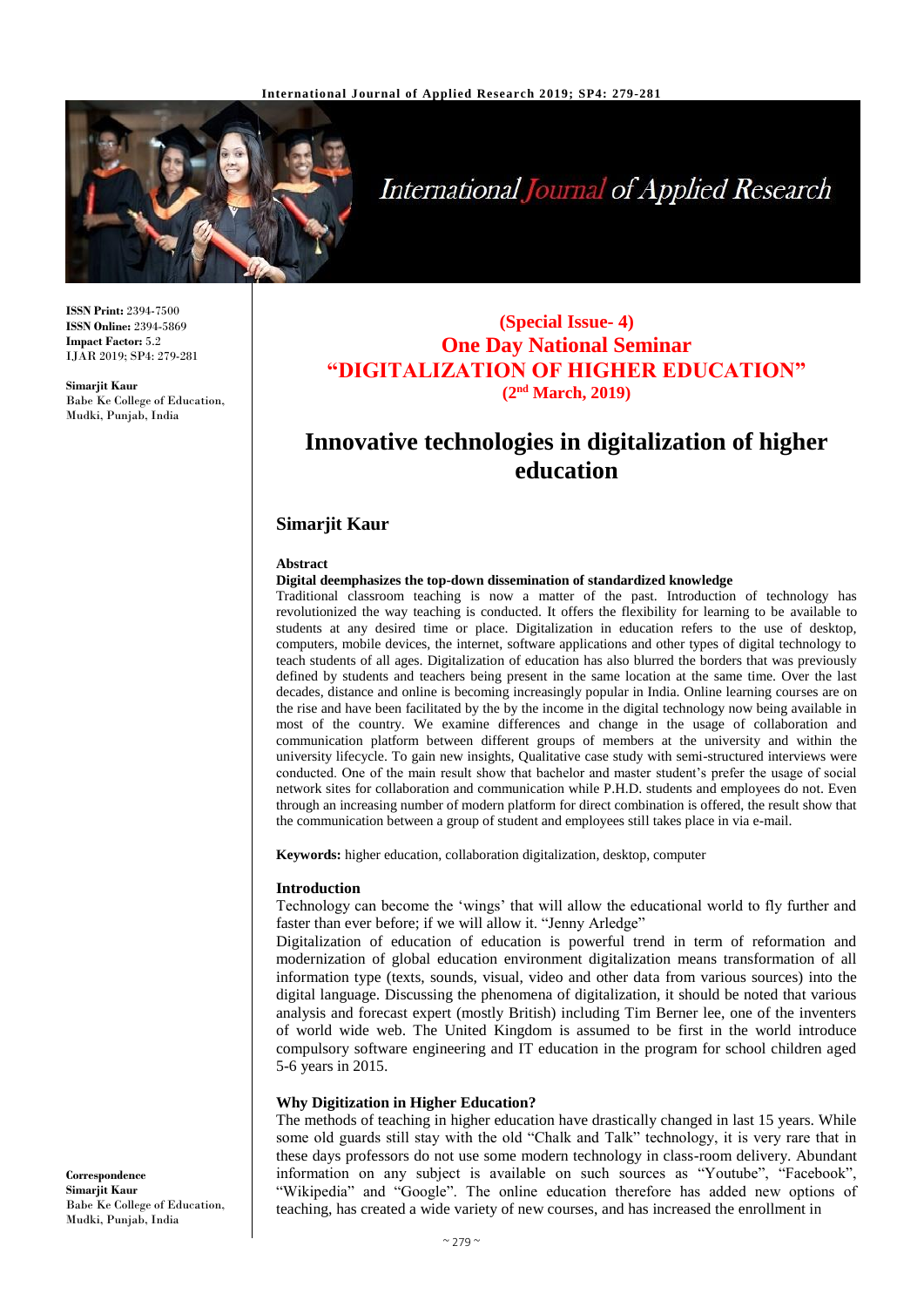many academic institutions. This type of delivery has some substantial conveniences. It has no regional boundaries, so the internationalization of education has become a common phenomenon with satellite campuses mushrooming all over the world. New ways of teaching may include development of new information and communication technologies such as cable and satellite transmissions, audio and video conferencing, PC software and CD Roms and in particular the Internet sources. This wide variety of means increases the accessibility to the rest of the world. In India there are many institutions such IITs and IIMs that have in recent years opened satellite campuses abroad, or have signed memorandum of understandings (MOUs) with some foreign universities to offer online education. In our university (Metropolitan State University of Denver) first online course was offered in 1996, and currently (in 2013) there are roughly 8000 students enrolled in at least one online class. Online teaching has been seen as a "win-win situation" for all parties involved. The university administration loves to have higher enrollment that brings in more tuition income as well as the growth. Moreover, the students in online class rarely visit the campus, so, traffic, parking and other physical facilities such as restrooms, cafeteria, gymnasium are rarely used.

The second way to infuse security in teaching online classes is to require some tests to be taken on the campus in a secured environment such as testing centers at the campus. This precludes students from far distance and scheduling final exam for each student in a large class in a nightmare.

#### **Learning Management systems (LMS):**

LMS is the platform that delivers several education courses in an organized way with the help of computer programs. The system is utilized by various educational bodies with diversified customer base both online and offline. And this educational ecosystem is a primary target for tech companies striving for innovation. NIIT's Cloud Campus and NIIT.tv are the finest examples of LMS, which is enabling thousands of learners across the nation to pursue online certificate course anytime, anywhere.

**Training.com** by NIIT is another exceptional move towards innovating education technology. It's a multi-modal platform by NIIT that offers various programs to executives and students through online modules and video lectures.

#### **Teaching Assistance**

The technology for teaching assistance is deliberately open for innovation. Lectures of teachers from across the globe are streaming on various video platform. With the advent of chatbots, real-time assistance, and extensive support system the popularity of teaching assistance methods has ramp-up in no time. With innovative approaches of edtech companies towards assistance tools, the transformation of teaching methods and teachers is certain. The traditional teacher will soon be a leader, facilitators, and innovator equipped with real world skills.

## **Enhanced Use of Virtual Reality**

Virtual reality is completely a new way to access the education as a real-world object. The tech leaders like Google, Samsung and HTC are investing massively in developing education application for VR technology. By incorporating virtual reality in education system, the

students can get a better and detailed understanding of the content, and complex data can be resolved into simple modules.

## **Artificial Intelligence**

Artificial intelligence is a huge vault in the education system, empowering edtech industry with automation and awesomeness. The most satisfying thing about this segment lies in automating nearly all kinds of learning resources. The innovative AI products and devices are helping both teacher and student to work efficiently with special needs of children. NIIT's 'DigiNxt' is heading on the creative path of artificial intelligence with the introduction of robotics, machine learning and design thinking under the hood.

A key aspect of innovation in edtech is the adoption rate of new tools and technologies by the learners of the millennial community. They are driving ideas in edtech companies, transforming leaders for future and exploring all possible ways to achieve best technically optimized learning. The trends discussed here showcase that education and training industry will continue to evolve, innovation will keep on taking place and the market will have lasting impacts for years to come.

#### **Online courses**

Want to learn a new language or maybe to get trained in some specific course, but have no time to cover the distance? Online courses are developed by experts who have unmatched proficiency in their specific field and can give you the experience of real-time learning by designing their own online course.

#### **Online exams**

Digitization gave way to the online exam, making the examination process convenient for both teachers and students.

## **Digital textbooks**

Also prevalent with other names like e-textbooks and etexts, digital textbooks provide an interactive interface in which the students have access to multimedia content such as videos, interactive presentations, and hyperlinks.

#### **Animation**

This is a captivating approach in which students learn in a better manner. By offering a visual representation of the topic, students grasp the concept in a more understandable manner. Even the toughest topics can be presented in a simplified way with the help of animation.

## **Online Resources: Connecting Students With Their Educators**

With a high increase in the student population in recent times, pedagogy is being compromised. Because of that, online resources are being developed in a way that makes them always available to teachers to educate the masses. Which, in turn, improves the quality of education and increases the number of literate students.

## **Internet: Making Digitization Possible**

After the United States and China, India has been rated as the third largest internet consumer. The core existence of online education platforms is being possible with the internet. Most schools and colleges in India make use of the